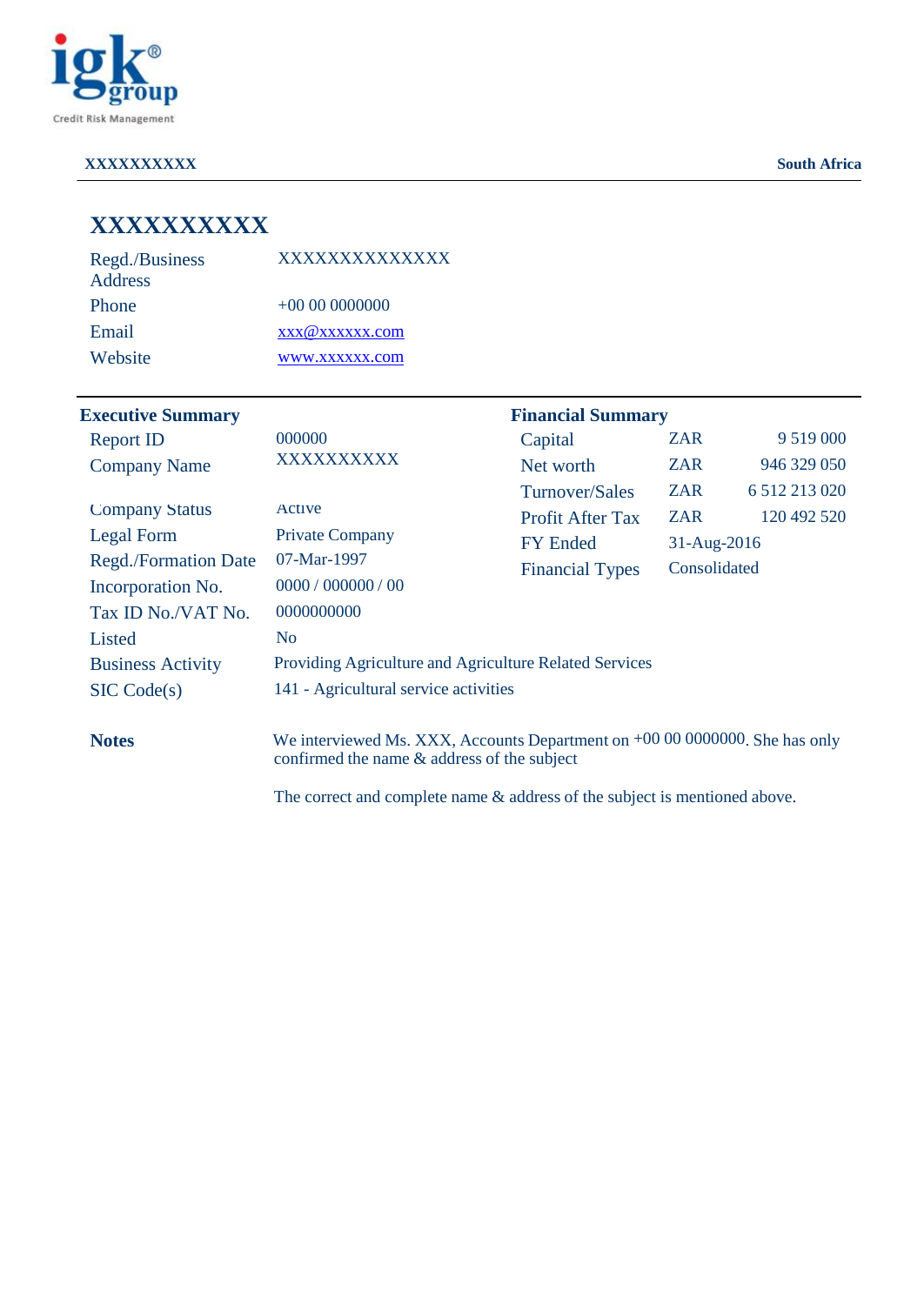# **Credit Recommendation Credit Rating Guide**

| Credit Rating B     |                                                 | <b>Credit</b><br><b>Rating</b> | <b>Credit</b><br><b>Score</b> | <b>Explanation</b>   |
|---------------------|-------------------------------------------------|--------------------------------|-------------------------------|----------------------|
| <b>Credit Score</b> | 40                                              | $A+$                           | $81 - 100$                    | Low Risk             |
| <b>Credit Limit</b> | <b>USD 12000</b>                                | A                              | $61 - 80$                     | <b>Moderate Risk</b> |
| <b>Comments</b>     | Recommendation is largely based on overall      | B                              | $40 - 60$                     | Medium Risk          |
|                     | financial strength and longevity of the subject |                                | $21 - 39$                     | Medium High          |

| <b>Credit</b><br>Score | <b>Explanation</b> |
|------------------------|--------------------|
| $81 - 100$             | Low Risk           |
| $61 - 80$              | Moderate Risk      |
| $40 - 60$              | <b>Medium Risk</b> |
| $21 - 39$              | Medium High Risk   |
|                        | <b>High Risk</b>   |
|                        |                    |
|                        | No Rating          |
|                        | $1 - 20$           |

## **Shareholding Structure**

**Name** XXXXXXXXX

# **Directors / Principals**

| $\mathbf{1}$ | <b>Name</b>                | <b>XXX</b>                                               |
|--------------|----------------------------|----------------------------------------------------------|
|              | Designation                |                                                          |
|              | Date / Year of Birth       | Director                                                 |
|              | Date of Appointment        | 31-Jul-1971                                              |
|              | <b>Residential Address</b> | 01-Jun-2012                                              |
|              |                            | Postal: XXXXXXXXXXXXXXXX                                 |
|              |                            | Residential: XXXXXXXXXXXXXXX                             |
| 2            | <b>Name</b>                | <b>XXX</b>                                               |
|              | Designation                | <b>Director</b>                                          |
|              | Date / Year of Birth       | 02-May-1977                                              |
|              |                            | 30-Mar-2017                                              |
|              | Date of Appointment        |                                                          |
|              | <b>Residential Address</b> | Postal: XXXXXXXXXXXXXXX/<br>Residential: XXXXXXXXXXXXXXX |
|              |                            |                                                          |
| 3            | <b>Name</b>                | <b>XXX</b>                                               |
|              | Designation                | <b>Non Executive Director</b>                            |
|              | Date / Year of Birth       | 03-Nov-1954                                              |
|              | Date of Appointment        | 07-Mar-1997                                              |
|              | <b>Residential Address</b> | Postal: XXXXXXXXXXXXXXXX                                 |

Residential: XXXXXXXXXXXXXXXX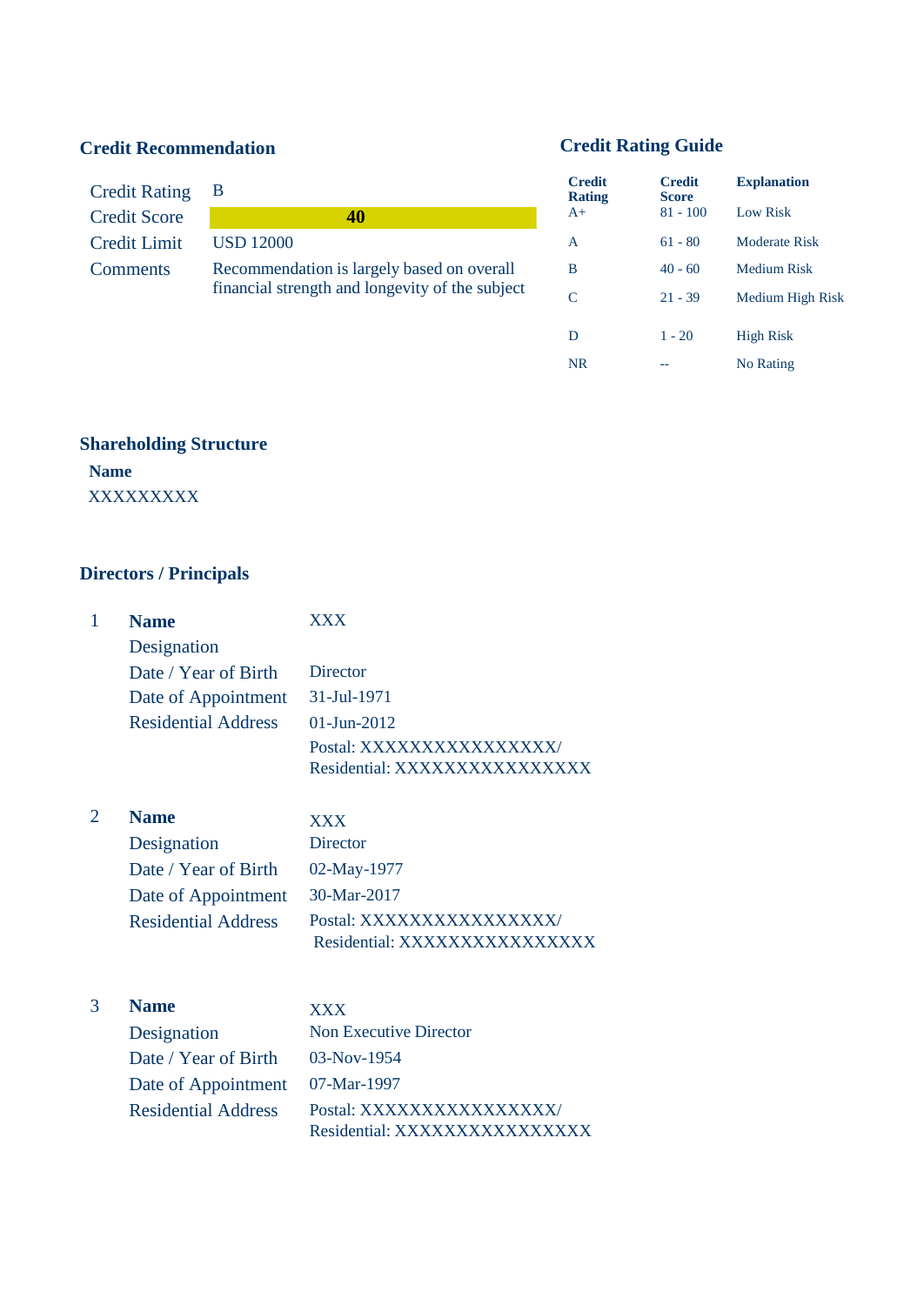| <b>Name</b>                | <b>XXX</b>                    |
|----------------------------|-------------------------------|
| Designation                |                               |
| Date / Year of Birth       | <b>Non Executive Director</b> |
| Date of Appointment        | 15-May-1962                   |
| <b>Residential Address</b> | 26-Jun-1997                   |
|                            | Residential: XXXXXXXXXXXXXXX  |

#### **Key Personnel**

| <b>Name</b>          | <b>XXX</b>                 |
|----------------------|----------------------------|
| Designation          | <b>Company Secretary</b>   |
| Date / Year of Birth | 14-Aug-1979                |
| <b>Name</b>          | <b>XXX</b>                 |
| Designation          | <b>Accounts Department</b> |

#### **Business Operations**

The subject is focused on providing Agriculture and Agriculture related services and inputs and to providing market access for agricultural products.

| <b>Enterprise Type</b>                     | <b>Private Company</b> |
|--------------------------------------------|------------------------|
| <b>Enterprise Status</b>                   | In Business            |
| <b>Compliance Status</b>                   | Compliant              |
| <b>Financial Year End</b>                  | August                 |
| <b>Listing on Stock</b><br><b>Exchange</b> | $\overline{N}_{0}$     |
| <b>Location(s)</b>                         |                        |
| <b>Postal Address</b>                      |                        |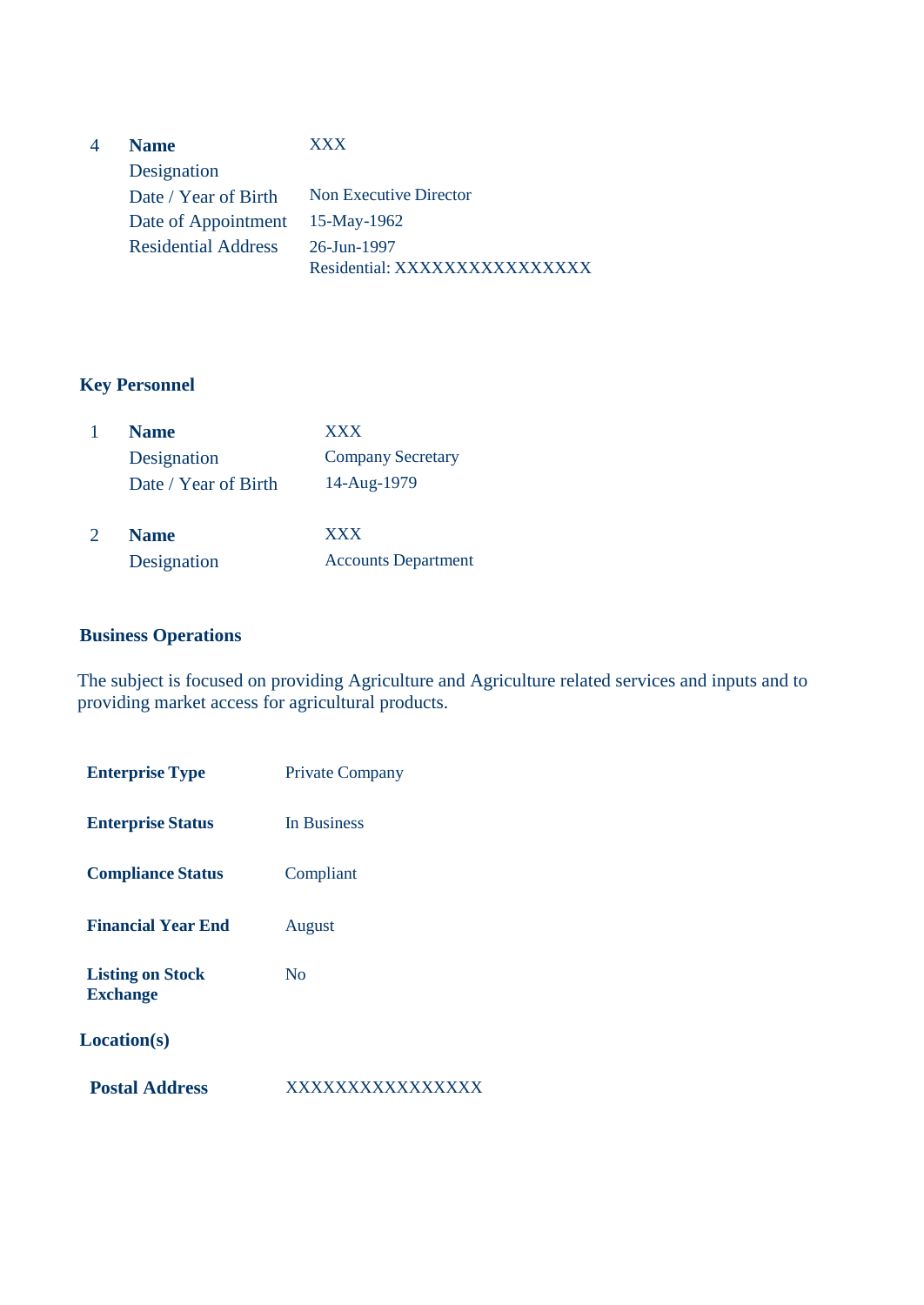#### **Affiliates/Associates**

| <b>Group Companies</b> |                                                                        |
|------------------------|------------------------------------------------------------------------|
| <b>Name</b>            | XXXXXXXXXXXXX                                                          |
| <b>Banker</b>          |                                                                        |
| Name                   | The Land and Agricultural Development Bank of South Africa (Land Bank) |
| <b>Name</b>            | <b>Standard Bank of South Africa Limited</b>                           |
| <b>Auditor</b>         |                                                                        |

| Name   | <b>XXXXX</b>         |  |
|--------|----------------------|--|
| E-Mail | $XXX$ $@XXX$ $Z$ $a$ |  |

### GROUP FINANCIAL SUMMARY



| <b>OPERATING REVENUE</b> |               |               | <b>ZAR</b> in '000' |  |
|--------------------------|---------------|---------------|---------------------|--|
| <b>Year Ended</b>        | <b>Amount</b> | <b>Change</b> | 7 000 000           |  |
| $31 - \text{Aug-}2016$   | 6 5 1 2 2 1 3 | 22.70%        | 5 250 000           |  |
| $31 - \text{Aug-}2015$   | 5 307 364     | $---$         | 3 500 000           |  |
|                          |               |               | 1750000             |  |
|                          |               |               |                     |  |

31-Aug-2015 31-Aug-2016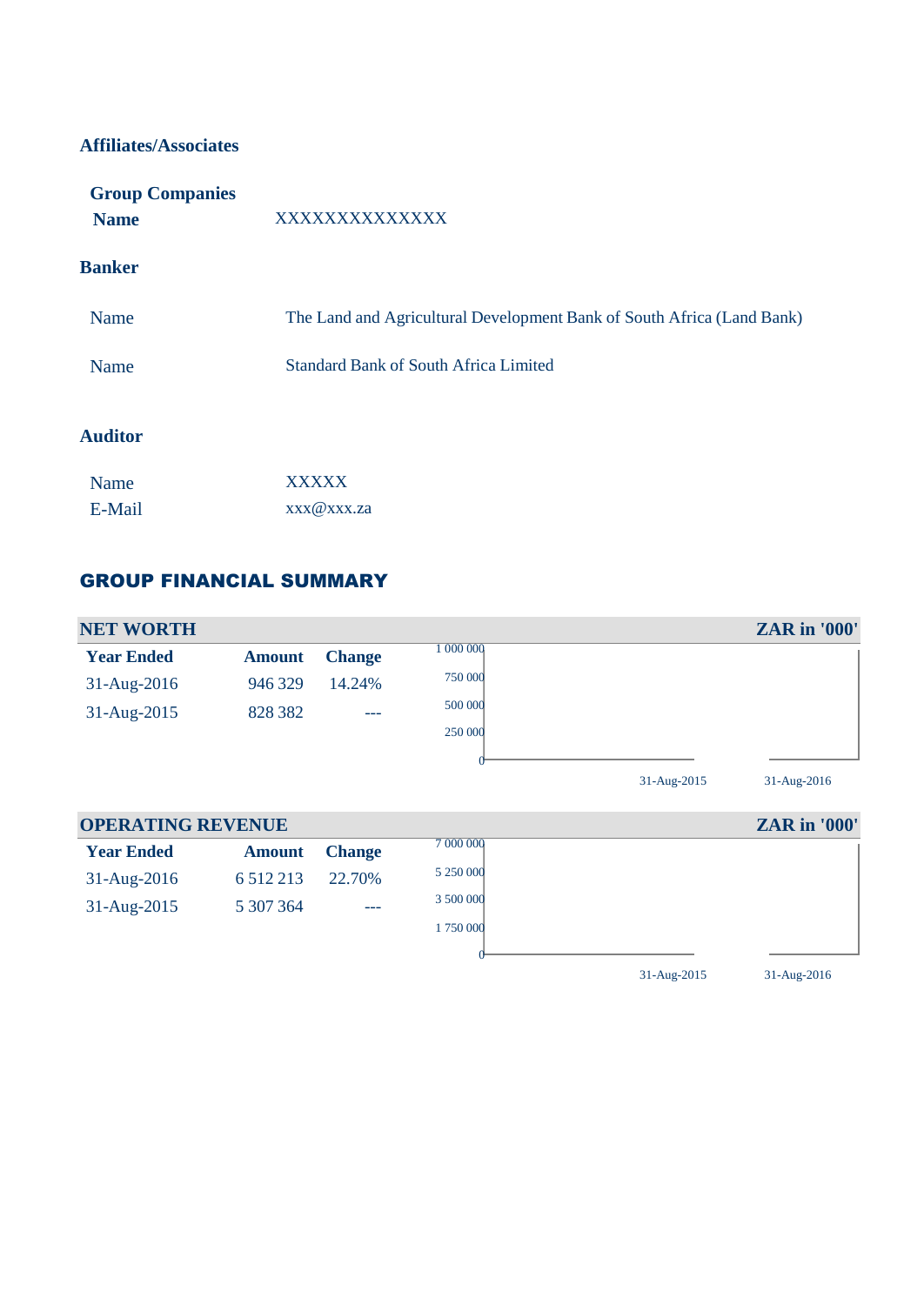

#### **PROFIT AFTER TAX ZAR in '000' Year Ended Amount Change** 31-Aug-2016 120 492 32.95% 31-Aug-2015 90 628 ---  $\frac{200000}{ }$ 150 000 100 000 50 000  $\overline{0}$ 31-Aug-2015 31-Aug-2016

#### **CONSOLIDATED BALANCE SHEET**

| <b>For the Year Ending:</b>      | 31-Aug-2016   | 31-Aug-2015    |  |
|----------------------------------|---------------|----------------|--|
|                                  |               | (ZAR in '000') |  |
| Period                           | $(12$ months) | $(12$ months)  |  |
| <b>Type of Financials</b>        | Consolidated  | Consolidated   |  |
| <b>Account Type</b>              | Audited       | Audited        |  |
| Source                           | <b>Others</b> | <b>Others</b>  |  |
| <b>EQUITY AND LIABILITIES</b>    |               |                |  |
| <b>Shareholders' Funds</b>       | 750 146.38    | 677 537.61     |  |
| - Share Capital                  | 9 5 18.82     | 9518.82        |  |
| - Reserves and Surplus           | 740 627.56    | 668 018.79     |  |
| <b>Non-controlling interest</b>  | 196 182.67    | 150 844.46     |  |
| <b>Non-current liabilities</b>   | 355 999.60    | 369 712.29     |  |
| - Deferred tax liabilities       | 112 176.06    | 81 480.05      |  |
| - Retirement benefit obligations | 6 0 8 9.01    | 4756.29        |  |
| - Long-term borrowings           | 13 250.08     | 0.00           |  |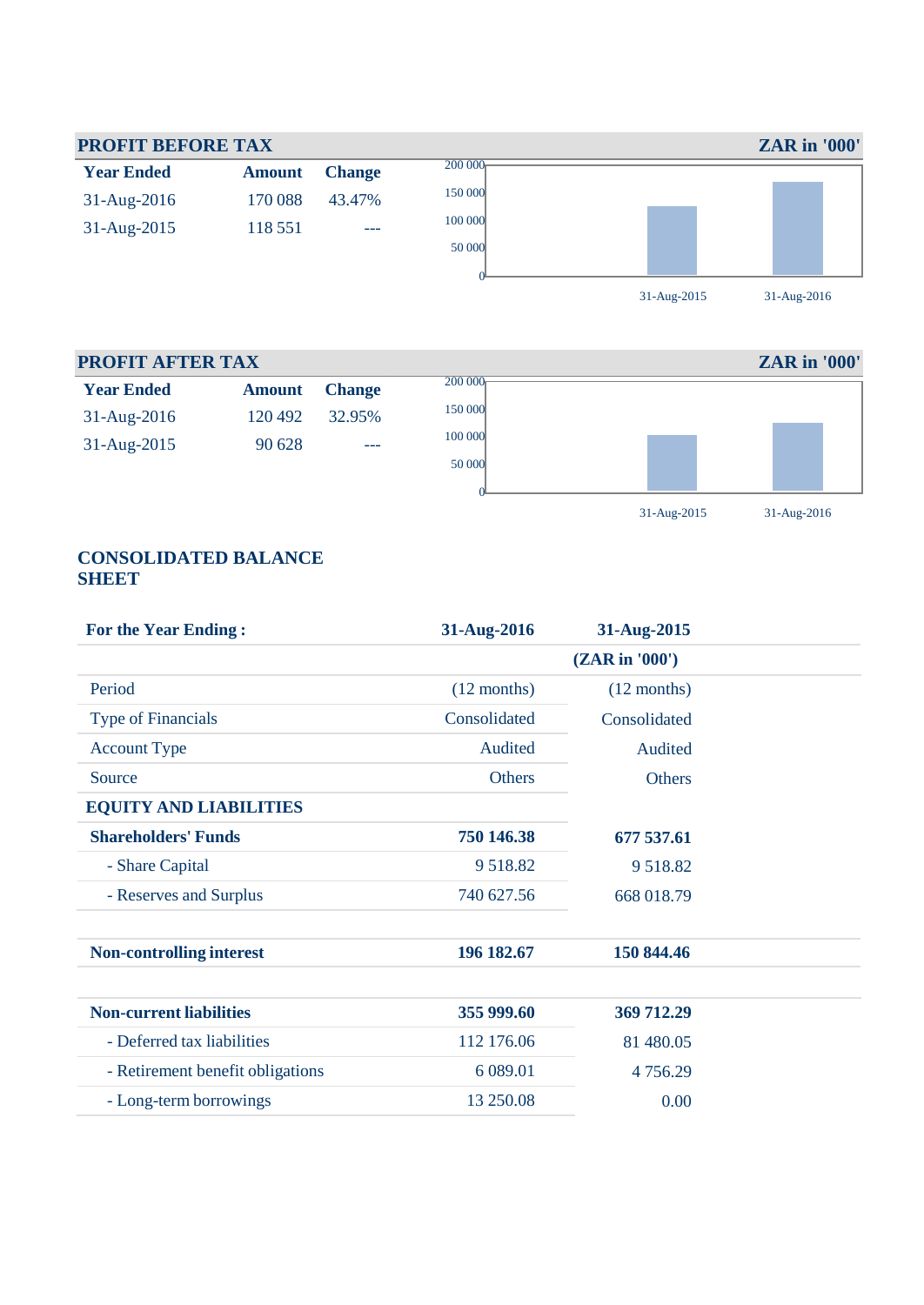| 224 484.45   | 283 475.95   |
|--------------|--------------|
| 1 856 375.40 | 1 945 027.80 |
| 616912.25    | 612 728.71   |
| 528.89       | 680.22       |
| 4 7 6 1 .0 3 | 385.57       |
| 6 118.33     | 2410.29      |
| 1 228 054.90 | 1 328 823.01 |
| 3 158 704.05 | 3 143 122.16 |
|              |              |

**ASSETS**

| <b>Non-current assets</b>      | 1 234 851.46 | 1 166 634.92 |
|--------------------------------|--------------|--------------|
| - Fixed Assets                 | 759 490.27   | 704 898.50   |
| - Tangible assets              | 737 573.95   | 685 765.61   |
| - Intangible assets            | 21 916.32    | 19 132.89    |
| - Long-term loans and advances | 11 527.74    | 7 533.21     |
| - Financial Assets             | 173 687.75   | 180 670.91   |
| - Other non-current assets     | 290 145.70   | 273 532.30   |
| <b>Current assets</b>          | 1923852.59   | 1 976 487.24 |
| - Inventories                  | 994 339.58   | 1 021 704.65 |
| - Trade receivables            | 773 094.59   | 873 071.01   |
| - Cash and cash equivalents    | 133 187.35   | 57 320.15    |
| - Other current assets         | 23 231.07    | 21 481.43    |
| $-$ Other $-$                  | 0.00         | 2 910.00     |

| <b>TOTAL</b> | 3 158 704.05 | 3 143 122.16 |
|--------------|--------------|--------------|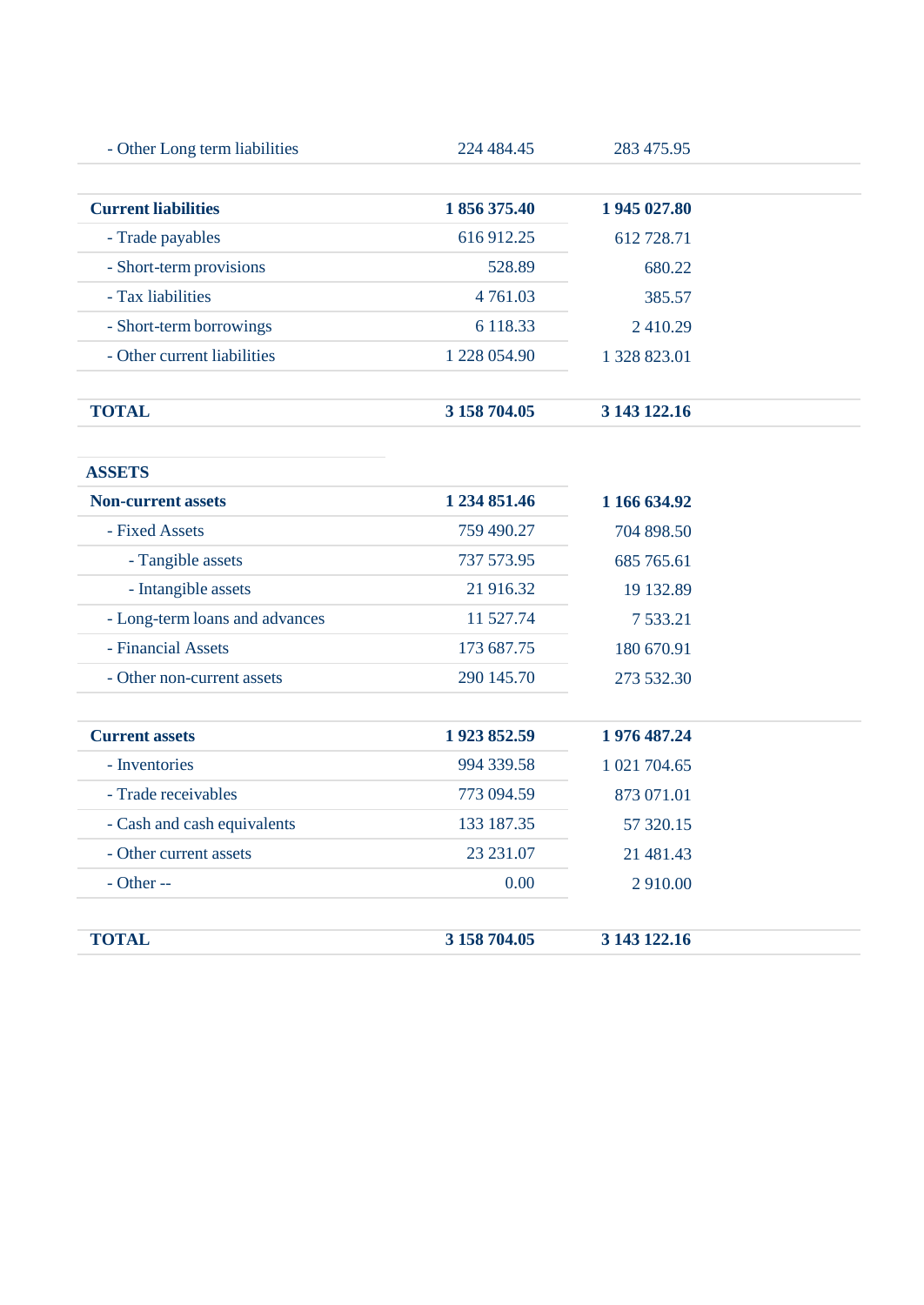# **CONSOLIDATED PROFIT & LOSS A/C**

| <b>For the Year Ending:</b>         | 31-Aug-2016     | 31-Aug-2015    |  |
|-------------------------------------|-----------------|----------------|--|
|                                     |                 | (ZAR in '000') |  |
| <b>Revenue</b>                      |                 |                |  |
| - Revenue from operations           | 6 5 12 2 13 .02 | 5 307 364.54   |  |
| - Interest Income                   | 1 0 35.64       | 802.30         |  |
| - Other income                      | 89 617.95       | 99 343.02      |  |
| <b>TOTAL REVENUE</b>                | 6 602 866.61    | 5 407 509.86   |  |
| <b>Expenses</b>                     |                 |                |  |
| - Cost of materials consumed        | 5 614 738.82    | 4 517 435.93   |  |
| - Other expenses                    | 705 664.21      | 663 395.63     |  |
| - Finance Cost                      | 112 375.26      | 108 126.90     |  |
| <b>TOTAL EXPENSES</b>               | 6 432 778.29    | 5 288 958.46   |  |
| <b>Profit (Loss) before tax</b>     | 170 088.32      | 118 551.40     |  |
| <b>Tax Expenses</b>                 |                 |                |  |
| - Taxes                             | 49 595.80       | 27 923.25      |  |
| <b>Profit (Loss) for the period</b> | 120 492.52      | 90 628.15      |  |

# **CONSOLIDATED STATEMENT OF CASH FLOW**

|                                           | 31-Aug-2016   | 31-Aug-2015    |
|-------------------------------------------|---------------|----------------|
|                                           |               | (ZAR in '000') |
| Cash flows from operating activities      |               |                |
| Cash generated from operations            | 430 641.04    | 12 313.13      |
| Interest income                           | 4 3 1 8 . 4 7 | 716.80         |
| Dividend income                           | 1 0 35.64     | 802.30         |
| Finance costs                             | $-112375.26$  | $-108$ 126.90  |
| Tax paid                                  | $-26$ 171.73  | $-10590.57$    |
| Net cash from operating activities        | 297 448.15    | $-104885.24$   |
| Cash flows from investing activities      |               |                |
| Purchase of property, plant and equipment | $-77829.99$   | $-50358.03$    |
| Sale of property, plant and equipment     | 23 289.67     | 10 432.03      |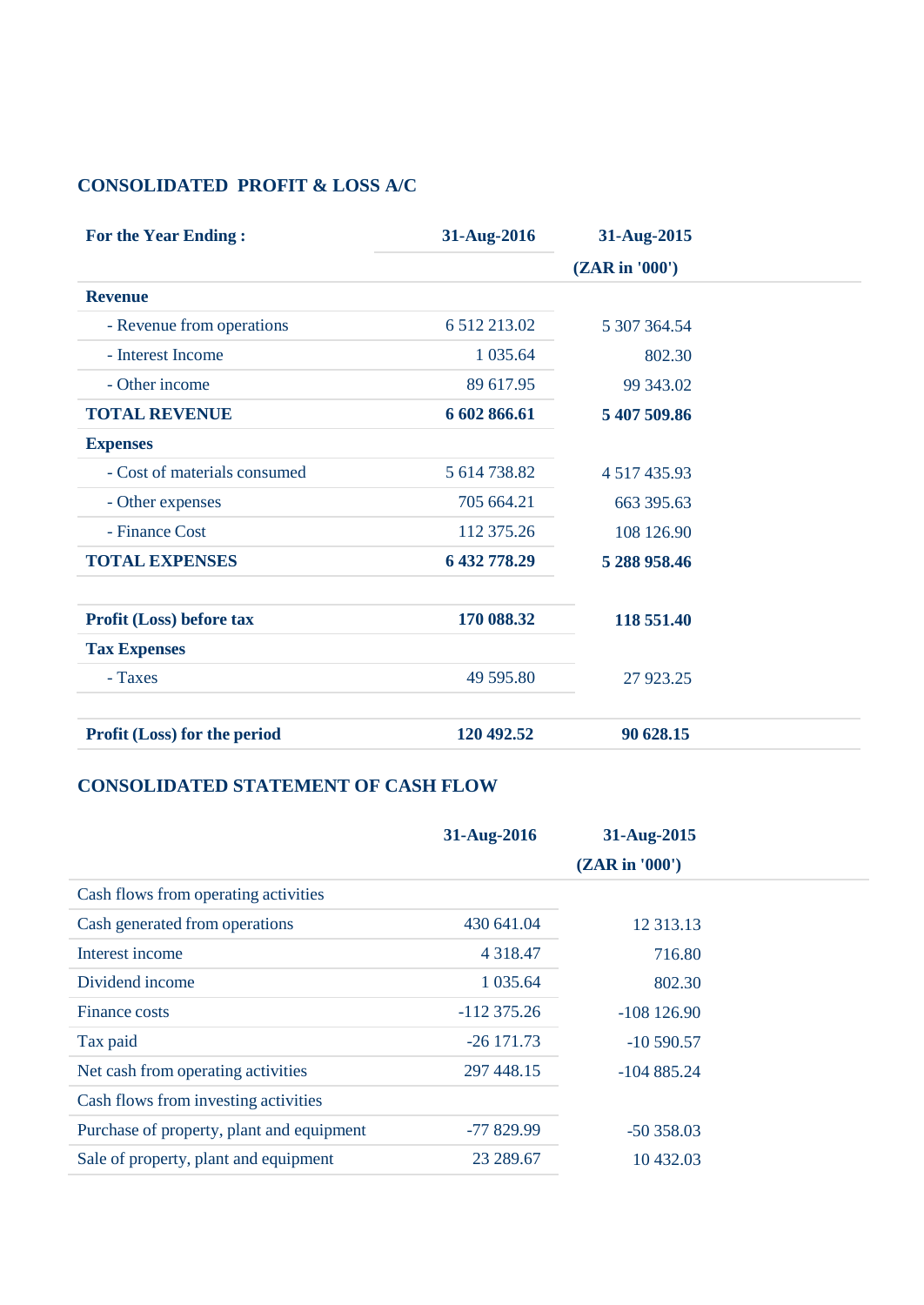| Sale of investment property                | 18 000.00   |              |
|--------------------------------------------|-------------|--------------|
| Purchase of goodwill and intangible assets | $-3636.35$  |              |
| Sale of goodwill and intangible assets     | 33.62       |              |
| Purchase of biological assets              | -279 902.81 | $-265243.73$ |
| Sale of biological assets                  | 264 915.42  | 289 652.43   |
| Investment in associate                    |             | $-0.04$      |
| Forward contracts                          | 5 894.46    | $-1237.65$   |
| Net cash from investing activities         | -49 235.98  | $-16754.98$  |
| Cash flows from financing activities       |             |              |
| Proceeds from other financial liabilities  | 13 24 1.98  | 239 238.12   |
| Decrease of other financial liabilities    | $-89142.06$ | $-29766.62$  |
| Loan advanced to associate                 | $-3994.53$  | $-7533.21$   |
| Proceeds from other loans                  | 17 798.73   |              |
| Decrease of other loans                    | $-840.62$   | $-1604.33$   |
| Finance lease payments                     | $-588.64$   | $-1706.53$   |
| Finance lease receipts                     | 2 903.64    | $-1969.08$   |
| Dividends paid                             | $-13595.43$ | $-3532.03$   |
| Purchase of own shares                     |             | $-1265.35$   |
| Repayments of forestry and term loans      | 44 866.21   | 10 135.13    |
| Advance on forestry and term loans         | $-26489.55$ | $-95202.68$  |
| Net cash from financing activities         | $-55840.27$ | 106 793.43   |
| Total cash movement for the period         | 192 371.90  | $-14846.79$  |
| Cash at the beginning of the period        | $-59447.21$ | $-44600.42$  |
| Total cash at end of the period            | 132 924.69  | $-59447.21$  |
|                                            |             |              |

## **COMMENTS**

\* The information provided in this report is largely based on the information procured from the subject's records file at ZA Central Registry.

\* We interviewed Ms. XXX, Accounts Department. She has only confirmed the name & address of the subject and refused to share further details.

\* The above mentioned consolidated financials are procured from other searches.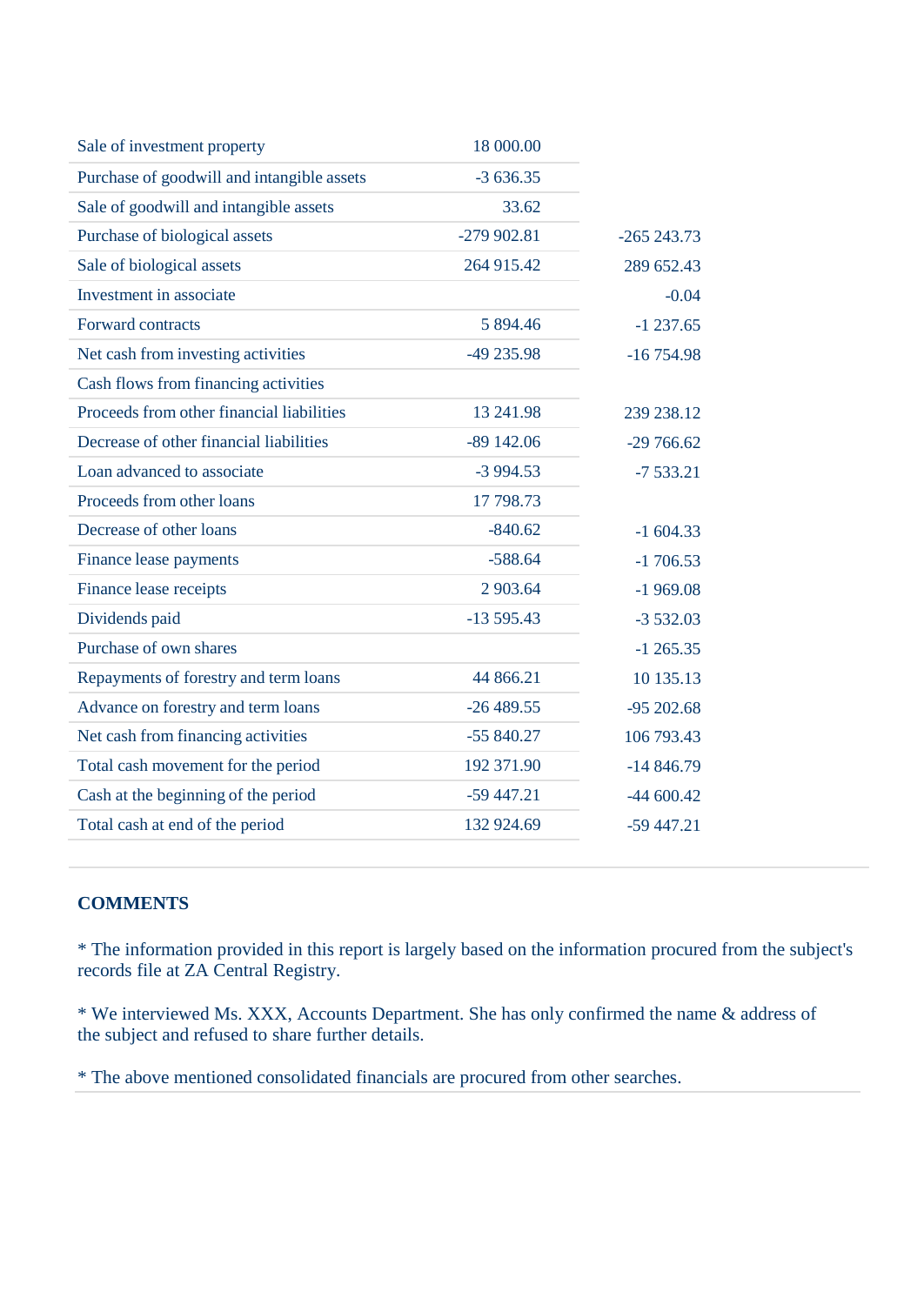#### **KEY RATIOS**

| <b>SOLVENCY RATIOS</b> | $31-Aug-2016$ | $31-Aug-2015$ |
|------------------------|---------------|---------------|
| <b>Current Ratio</b>   | 1 04          | 1.02          |
| <b>Quick Ratio</b>     | 0.50          | 0.49          |

**Current Ratio** - A measure of short term solvency i.e. ability to meet the short term obligations by matching current assets against current liabilities. Ideal current ratio is 2: 1 (2.0). However, a very high ratio indicates availability of idle cash and is not a good sign.

**Quick Ratio** - A measure of the amount of liquid assets available to offset current liabilities. The ratio is 1:1 (1.0), the business is said to be in a liquid condition. The larger the ratio, the greater the liquidity.

| <b>LEVERAGE RATIOS</b>          | 31-Aug-2016 | 31-Aug-2015 |
|---------------------------------|-------------|-------------|
| Debt Ratio                      | 0.66        | 0.71        |
| Debt Equity Ratio               | 0.25        | 0.34        |
| Current Liabilities / Net Worth | 1.96        | 2.35        |
| Fixed Asset/Net Worth           | 0.80        | 0.85        |
| <b>Interest Coverage Ratio</b>  | 2.51        | 2.10        |

**Debt Ratio** - A ratio that indicates what proportion of debt a company has relative to its assets. A debt ratio of greater than 1 indicates that a company has more debt than assets. The debt ratio can help investors determine a company's level of risk.

**Debt Equity Ratio** - The debt-to-equity ratio is a measure of the relationship between the short term & long term debts and the capital contributed by shareholders. A ratio of 1:1 is usually considered to be satisfactory ratio.

**Current Liabilities /Net Worth** - This ratio indicate the amount due to creditors within a year as a percentage of the owners or stockholders investment. The smaller the net worth, larger the liabilities, resulting in less security for creditors.

**Fixed Asset/ Net Worth** - The ratio indicates the extent to which shareholder's funds are invested into the fixed assets. If this ratio is unusually large, a company may be overinvested in fixed assets and vice versa if it is small it may limit the company's ability to produce profits. A ratio of .75 or higher is usually undesirable.

**Interest Coverage Ratio** - A ratio used to determine how easily a company can pay interest on outstanding debt. It measures the margin of safety for the lenders. The higher the number, more secure the lender is in respect of periodical interest.

| <b>EFFICIENCY RATIOS</b>            | 31-Aug-2016 | 31-Aug-2015 |
|-------------------------------------|-------------|-------------|
| <b>Average Collection Days</b>      | 43.33       | 60.04       |
| <b>Accounts Receivable Turnover</b> | 8.42        | 6.08        |
| <b>Average Payment Days</b>         | 40.10       | 49.51       |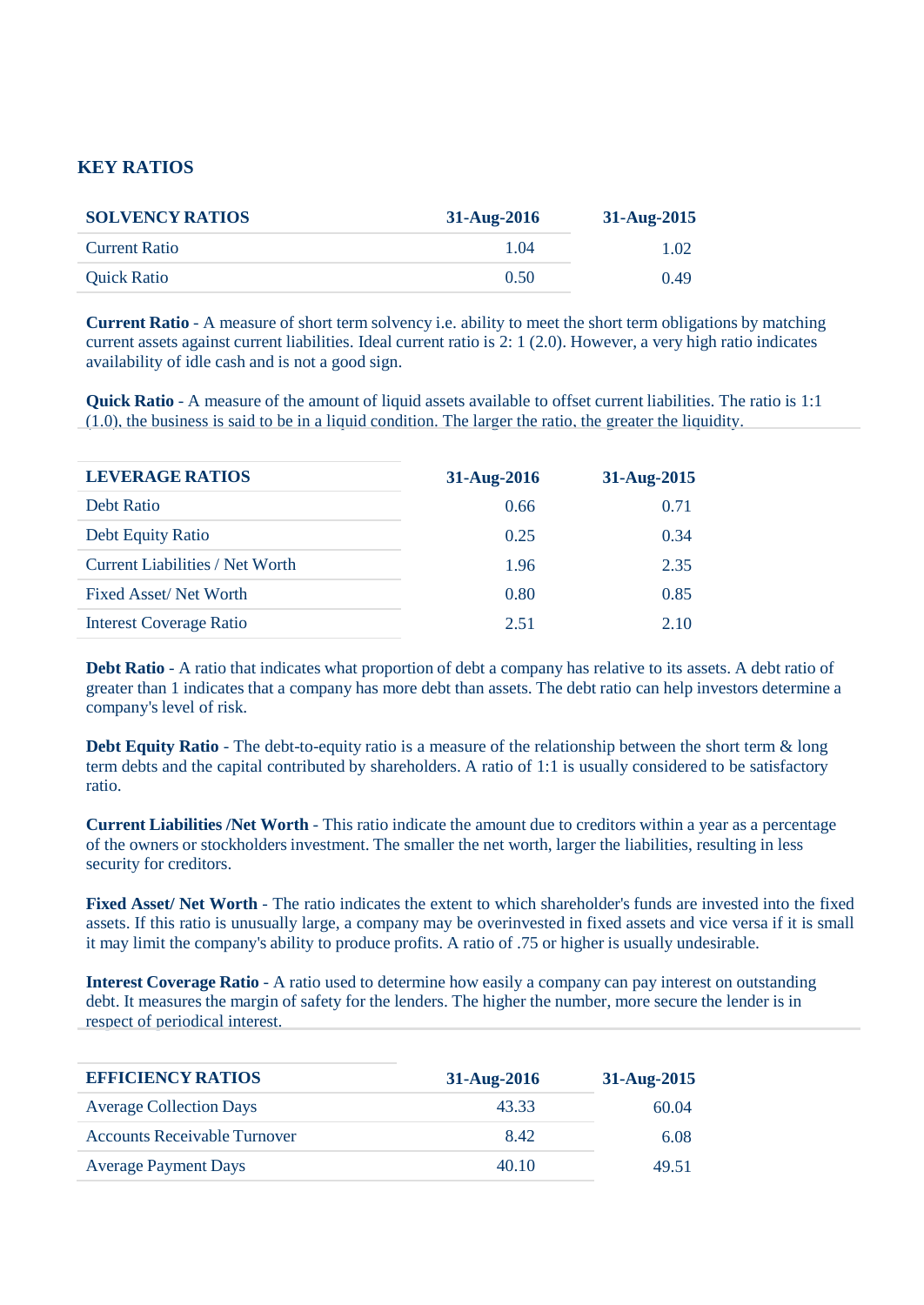| <b>Inventory Turnover</b> | 6.55 | 5.19 |
|---------------------------|------|------|
| <b>Asset Turnover</b>     | 8.57 | 7.53 |

**Average Collection Days** - The approximate amount of time that it takes for a business to receive payments owed, in terms of receivables, from its customers and clients. Possessing a lower average collection period is seen as optimal.

**Accounts Receivable Turnover** - The accounting measure used to quantify a firm's effectiveness in extending credit as well as collecting debts. A high ratio implies either that a company operates on a cash basis or that its extension of credit and collection of accounts receivable is efficient.

**Average Payment Days** - The average payment days represents the number of days taken by the company to pay its creditors. A lower credit period ratio signifies that the creditors are being paid promptly. However a very favorable ratio to this effect also shows that the business is not taking the full advantage of credit facilities allowed by the creditors.

**Inventory Turnover** - A ratio showing how many times a company's inventory is sold and replaced over a period. A low turnover implies poor sales and, therefore, excess inventory. A high ratio implies either strong sales or inefficient buying.

**Asset Turnover** - Asset turnover ratio measures the efficiency of a company's use of its assets in generating sales revenue or sales income to the company. The higher the number the better.

| PROFITABILITY RATIOS           | 31-Aug-2016 | 31-Aug-2015 |
|--------------------------------|-------------|-------------|
| <b>Operating Profit Margin</b> | 4.34        | 4.27        |
| Net Profit Margin              | 1.85        | 1.71        |
| <b>Return on Total Assets</b>  | 3.81        | 2.88        |
| <b>Return on Equity</b>        | 12.73       | 10.94       |

**Operating Profit Margin** - The operating profit margin ratio is a measure of overall operating efficiency of a company. It is expressed as a percentage of sales and shows the efficiency of a company for controlling the costs and expenses associated with business operations.

**Net Profit Margin** - Net Profit Margin ratio is calculated by dividing net profit by operating income. It measures how much out of every unit of sales a company actually earns profit. The higher the ratio the better.

**Return on Total Assets** - The Return on Assets of a company determines its ability to utilize the Assets employed in the company efficiently and effectively to earn a good return. The greater a company's earnings in proportion to its assets the more effectively that company is said to be using its assets.

**Return on Equity** - Return on equity measures the return on the ownership interest of the common stock owners. It measures a firm's efficiency at generating profits from every unit of shareholders' equity.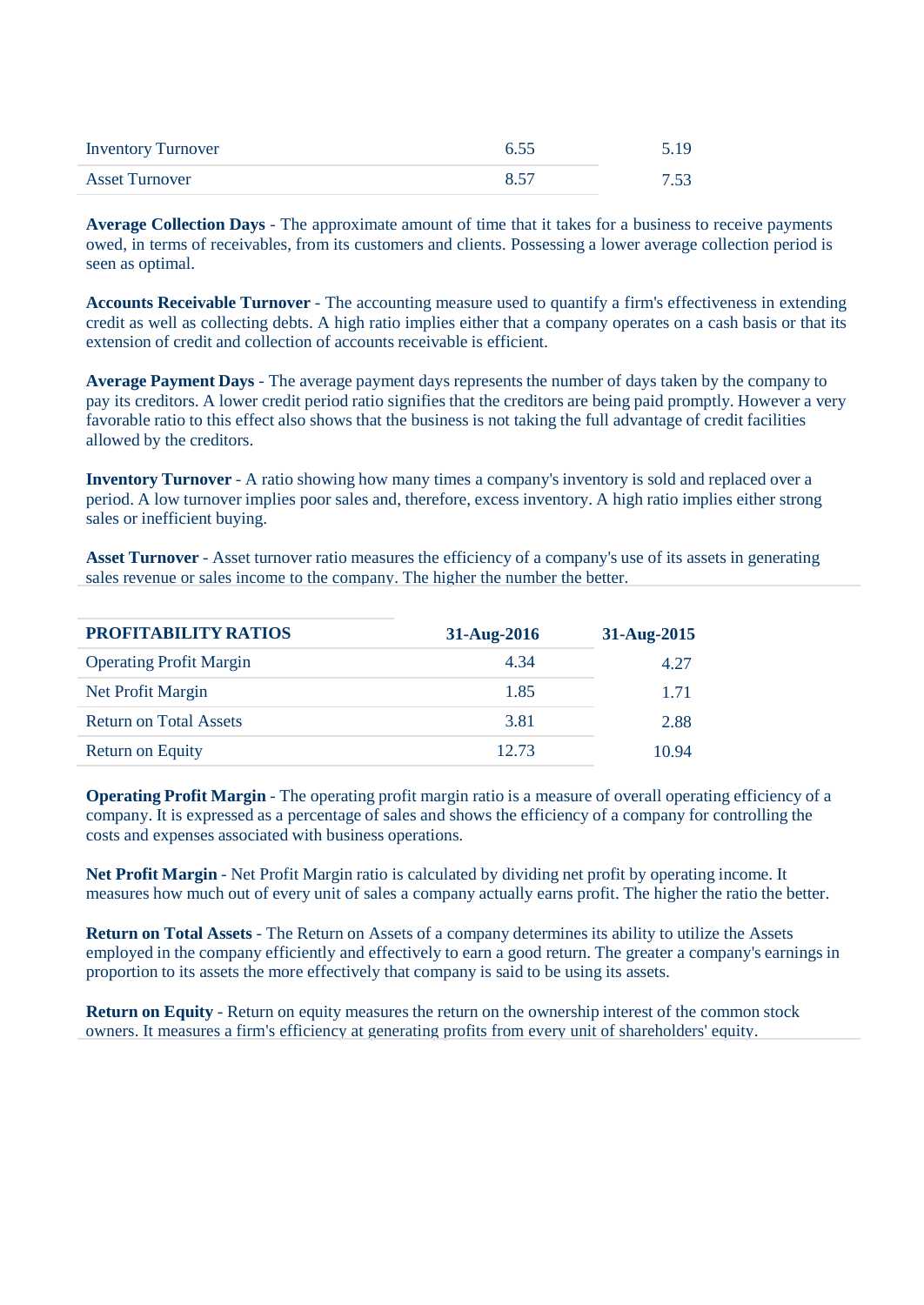## ECONOMIC OUTLOOK

(South Africa)

Economic growth is projected to rebound in 2017 and strengthen further in 2018, driven by household consumption and investment. In particular, the improvement in electricity production removes bottlenecks and should boost confidence and therefore investment, provided that political uncertainties dissipate. Rising production costs, together with the earlier rand appreciation should weigh on exports.

The macroeconomic situation is still difficult as growth is weak and inflation is above the central bank's target. Falling inflation will create scope to ease monetary policy; however, scope for easing may be limited in the short term as the persistent drought is driving up food prices. Lifting barriers to competition and favouring the development of SMEs could boost productivity, employment and living standards. Unless growth accelerates, however, unemployment and inequality will remain very high.

Fiscal policy is under pressure from the risk of a ratings downgrade. Due to the continued increase of government debt and higher borrowing rates in the context of persistent low growth, South Africa has no fiscal space. The government needs to stick to its consolidation path and improve the effectiveness of spending and investments.

#### Growth is low

Falling investment and persistent drought are driving down growth. Political uncertainties have reduced confidence further. Private investment has recorded negative or zero growth for six consecutive quarters. However, in the second quarter of 2016, exports bounced back and are lifting growth for 2016. At 27%, the unemployment rate is weighing on household consumption and driving up inequalities.

#### Increasing the efficiency of public spending to boost growth

Inflation will peak by the end of 2016 before declining slowly in 2017. Ongoing food price inflation, and its knock-on effects on manufactured food prices, is pushing up inflation, despite lower than expected increases in administered prices. As inflation falls, it will open room for easing monetary policy while remaining vigilant on the evolution of food and oil prices. The dissipation of political uncertainties will play a key role in bringing back confidence and therefore strengthening investment and consumption.

Since 2015, the government has demonstrated its commitment to curbing spending. A strict consolidation plan is being implemented to limit the deficit and stabilise public debt. Higher-than-expected government revenues in the first half of the year and continued restrictions on spending are improving fiscal outcomes for 2016 and 2017. Fiscal policy is projected to remain restrictive in 2017-2018 to maintain credibility and reduce costs of borrowing. There is still room to increase the efficiency of spending and strengthen investment in infrastructure. Furthermore, more funds could be raised by allowing private sector participation in those state-owned enterprises which are servicing markets with a sufficient degree of competition or effective oversight by a regulator.

The high level of unemployment calls for bold structural reforms to boost the economy and job creation. Different areas of the economy are still subject to high barriers of entry or limited competition. Increasing market competition in network industries and lowering restrictions and licensing costs in service sectors could create entrepreneurial opportunities and therefore employment. Developing entrepreneurship through better training, vocational education and access to finance is key to reduce the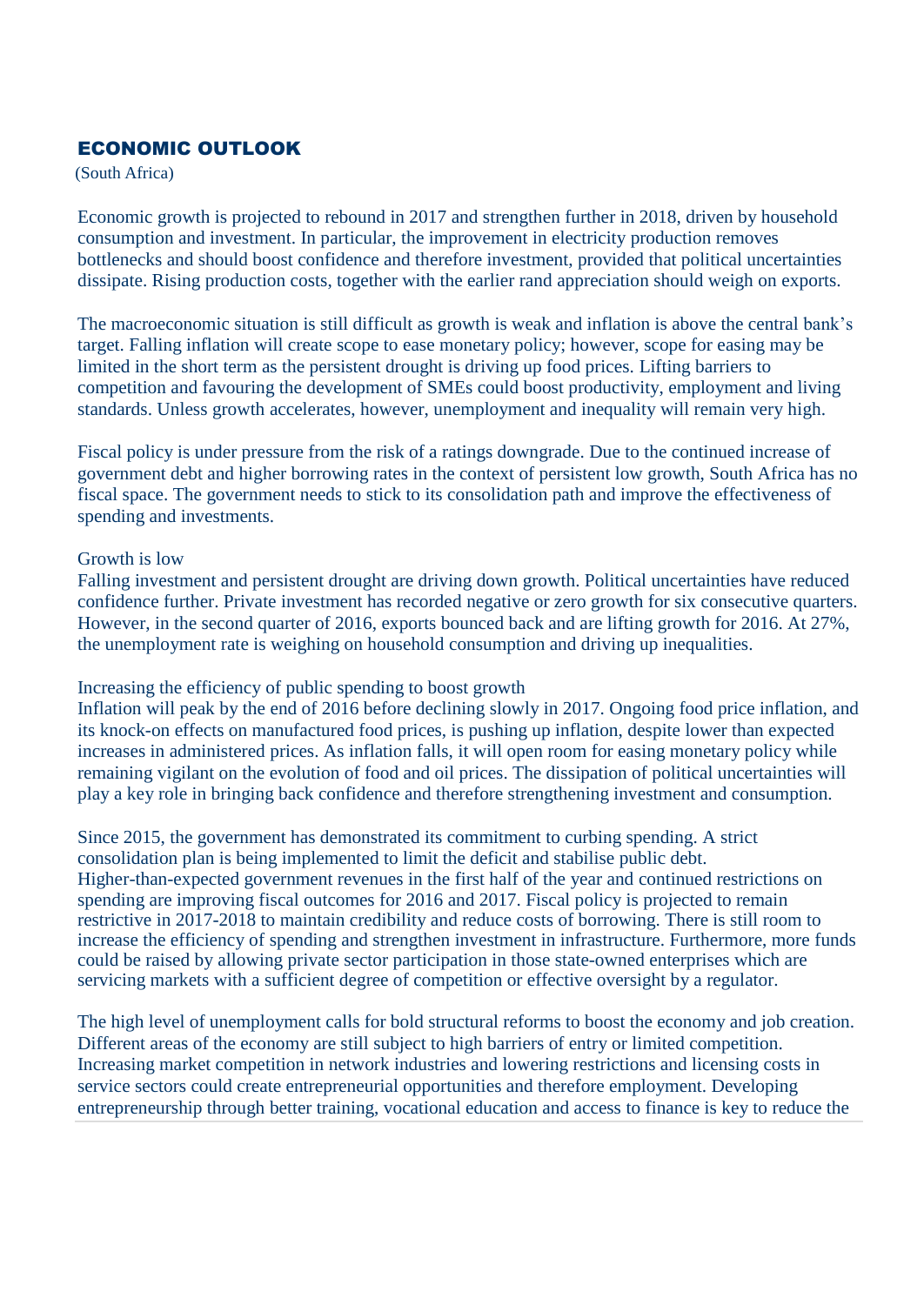high structural unemployment level.

#### Political uncertainty is the main risk

Confidence will be the key factor to restart growth. Improvements in confidence are projected to drive up investment and consumption. However, growth is projected to pick up only modestly. Improvements in electricity capacity are also expected to push up investment a little. Moreover, the recent positive trend in commodity prices and rand developments should raise exports. However, further delays on land reform and a new mining charter would weigh on confidence.

The main short-term risk is a sovereign downgrade by rating agencies. In a benign scenario, a downgrade would lead to a short-term spike in interest rates and a further weakening of the rand. In a more worrisome scenario, it could trigger a sharp reversal of capital flows and precipitate a recession. The main external risks are related to Brexit and unexpected increases in US interest rates that could have adverse effects on capital flows and the volatility of the rand. On the other hand, a normal rainy season would raise agricultural output and push down food prices. Also, if political developments stop affecting the rand, it should appreciate which would contribute to lower inflation.

|  | <b>Credit Rating Explanation</b> |
|--|----------------------------------|
|  |                                  |

| <b>Credit Rating</b> | <b>Credit Score</b> | <b>Explanation</b>         | <b>Rating Comments</b>                                                                 |
|----------------------|---------------------|----------------------------|----------------------------------------------------------------------------------------|
| $A+$                 | $81 - 100$          | <b>Low Risk</b>            | Business dealings permissible with low risk of default.                                |
| A                    | $61 - 80$           | Moderate<br><b>Risk</b>    | Business dealings permissible with moderate risk of default.                           |
| B                    | $40 - 60$           | <b>Medium Risk</b>         | Business dealings permissible on a regular monitoring<br>basis.                        |
|                      | $21 - 39$           | Medium High<br><b>Risk</b> | Business dealings permissible preferably on secured terms.                             |
| D                    | $1 - 20$            | <b>High Risk</b>           | Business dealing not recommended or on secured terms<br>only.                          |
| <b>NR</b>            | --                  | No Rating                  | No recommendations can be made at this stage due to lack<br>of sufficient information. |

*The credit appraisal provides an assessment of the creditworthiness of a company. It takes into account significant elements of credit including history, business performance, management, background, financial position, payment history, overall market conditions, market trends and the reputation of the company.* 

NR is stated where there is insufficient information to facilitate rating. However, it is not to be construed as *unfavorable.*